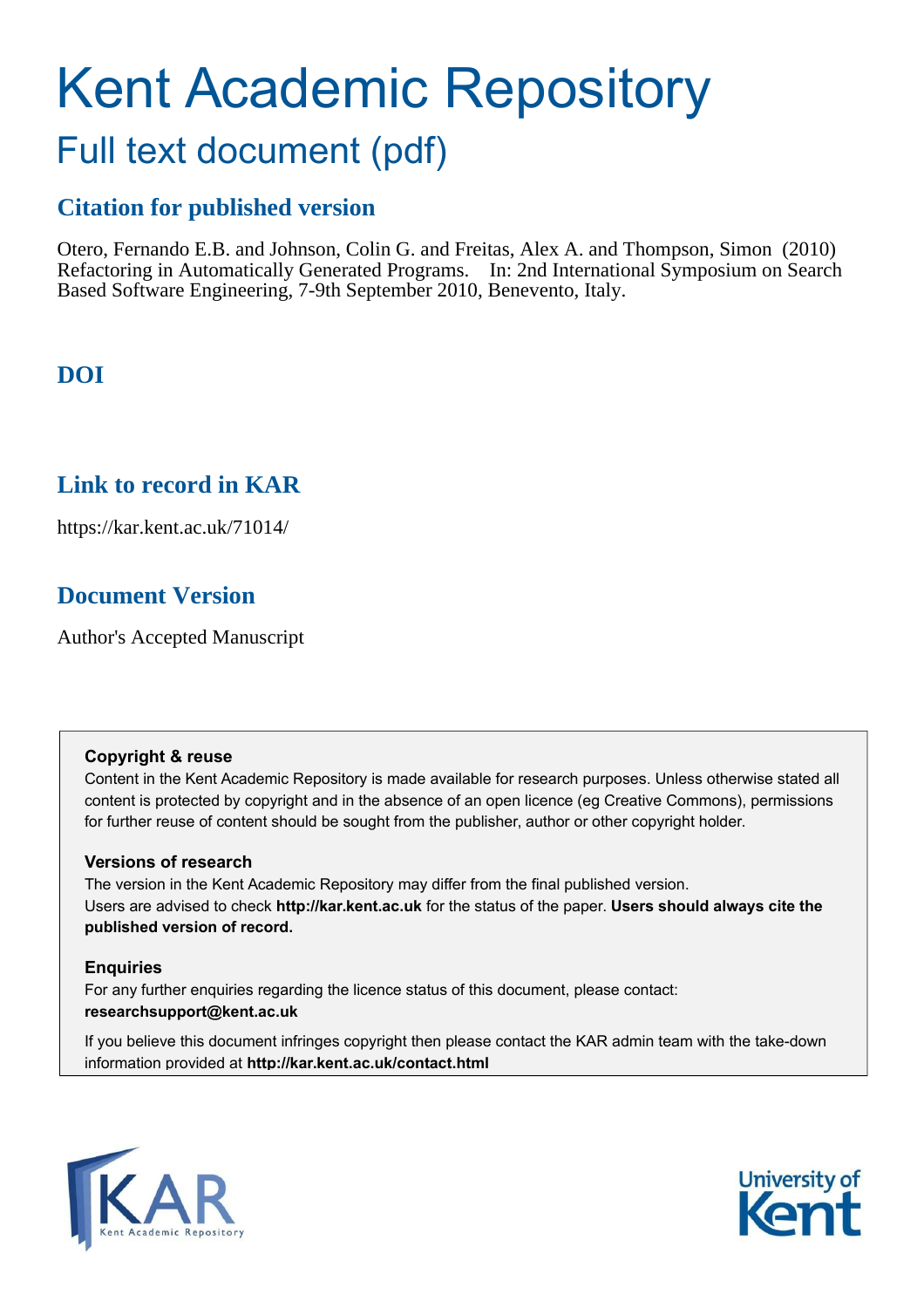### **Refactoring in Automatically Generated Programs**

Fernando E. B. Otero, Colin G. Johnson, Alex A. Freitas, and Simon J. Thompson *School of Computing University of Kent United Kingdom* {*F.E.B.Otero,C.G.Johnson,A.A.Freitas,S.J.Thompson*}*@kent.ac.uk*

*Abstract***—Refactoring aims at improving the design of existing code by introducing structural modifications without changing its behaviour. It is used to adjust a system's design in order to facilitate its maintenance and extendability. Since deciding which refactoring to apply and where it should be applied is not a straightforward decision, search-based approaches to automating the task of software refactoring have been proposed recently. So far, these approaches have been applied only to human-written code. Despite many years of computer programming experience, certain problems are very difficult for programmers to solve. To address this, researches have developed methods where computers automatically create program code from a description of the problem to be solved. One of the most popular forms of automated program creation is called Genetic Programming (GP). The aim of this work is to make GP more effective by introducing an automated refactoring step, based on the refactoring work in the software engineering community. We believe that the refactoring step will enhance the ability of GP to produce code that solves more complex problems, as well as result in evolved code that is both simpler and more idiomatically structured than that produced by traditional GP methods.**

*Keywords***-refactoring; genetic programming; automated design improvement;**

#### I. INTRODUCTION

Software systems undergo incremental changes over time in order to deal with new requirements. Since the original design is not prepared for every new requirement in general, the addition of functionality brings the risk of degrading the quality of the design (structure) of the system. A common approach to mitigate this risk involves the use of refactoring. Refactoring aims at improving the design of existing code by introducing structural modifications without changing its behaviour. The motivation for refactoring the code of a system is that a well-designed system is generally easier to maintain and extend. Refactoring is now a core part of software engineering practice, and is supported by the inclusion of refactoring tools in well-used integrated development environments. While refactoring can help to improve a software design, deciding which refactoring to apply and where it should be applied is not a straight forward decision.

Recently, search-based approaches to automate the application of refactoring have been proposed [1], [2]. These approaches cast the refactoring as an optimisation problem, where the goal is to improve the design quality of a system based on a set of software metrics. After formulating the refactoring as an optimisation problem by defining the solution representation, search operators and fitness function, several different methods can be applied to the problem of automated refactoring—e.g. hill climbing, simulated annealing and genetic algorithms. So far, the idea of automatic refactoring has been applied only to human-written code.

Genetic Programming (GP) [3], [4] is an evolutionary technique, based on Darwin's principle of natural selection, which aims at automatically evolving computer programs. In the GP context, a computer program is a solution to the problem at hand, which can be represented as a mathematical equation, a sequence of instructions or an arbitrary combination of input values. GP uses the principle of natural selection to find solutions to complex problems by evolving initially poor solutions into near-optimal ones using a set of genetic operators and a fitness measure. In recent years GP has been applied to a number of problems of practical significance, and has produced a number of solutions to problems that are *human-competitive* [5]—for example with a GP algorithm producing a solution comparable with one which has been patented.

In this work, we aim at testing the hypotheses that adding in an automated refactoring step will enhance the ability of the evolutionary process in GP to produce code that solves more complex problems than traditional GP methods; and that by adding in the refactoring step the code evolved is simpler and more idiomatically structured and therefore more readily understood and analysed by human programmers—than that produced by traditional GP methods. The research will draw upon work in the software engineering community in automatically applying refactoring steps that have proven effective for human software engineers. Furthermore, it will automatically identify which refactoring steps prove to be most effective during the GP process in order to apply these explicitly in future GP runs.

#### II. METHODOLOGY

Essentially, a GP algorithm consists of a population of candidate solutions to the target problem and an iterative selection process that mimics an evolutionary process. A traditional GP involves four main steps, as illustrated in